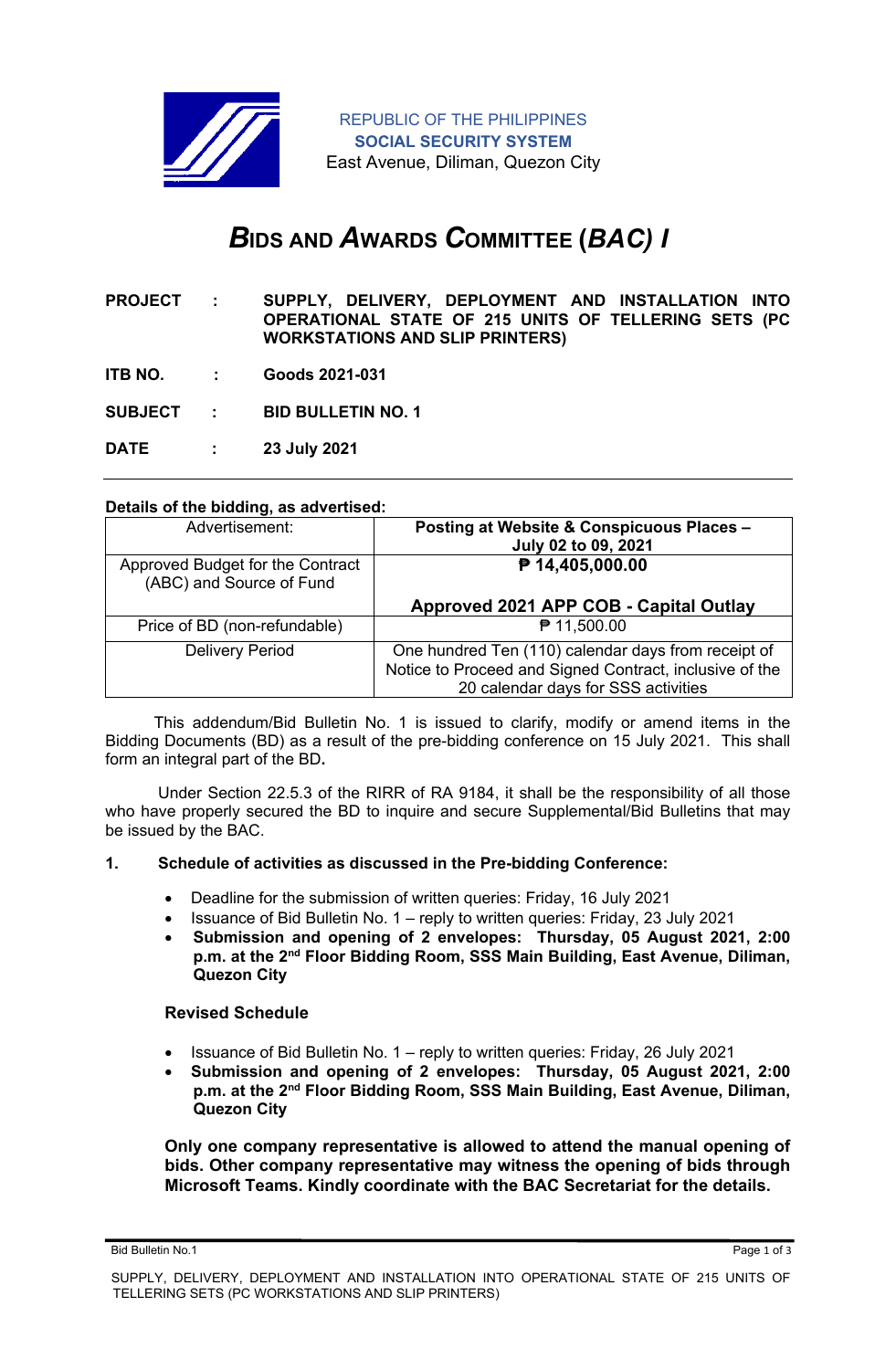## **2. Amendments/Clarifications - Annex "A"**

## **3. Documentary Requirements**

## **a.1 st Envelope**

a.1 PhilGEPS Certificate of Registration and membership.

In case of uploaded document/s, which validity period had already expired, submit the updated document/s.

- a.2 Statement of all its Ongoing Government and Private Contracts, including contracts awarded but not yet started, if any, whether similar or not similar in nature and complexity to the contract to be bid;
- a.3 Statement of Single Largest Completed Contract (SLCC) similar to the project to be bid, **with supporting documents**, equivalent to at least **50% of the ABC**, completed **within three (3) years** prior to the submission and opening of bids, adjusted by the bidder to current prices using PSA's consumer price index;

For this purpose, similar contracts shall refer to Supply, Delivery, Deployment, and Installation of Tellering Sets (PC Workstations and Slip Printers).

- a.4 NFCC Computation or committed Line of Credit (form supplied)
- a.5 JVA, in case of Joint Venture Class "B" Documents (Each partner of the joint venture shall submit the legal eligibility documents. The submission of technical and financial eligibility documents by any of the joint venture partners constitute compliance, except for SSS Clearance that must be complied by all JV partners);
- a.6 Bid Security (2% of the ABC for Cash or Manager's/Cashier's Check payable to SSS or Bank Draft of the ABC, 5% of the ABC for Surety Bond **or** Bid Securing Declaration – form supplied) and **a copy of the Authority to Notarize from the Notary Public).**
- a.7 Technical Documents project requirements
	- Section VI Schedule of Requirements (page 31)
	- Section VII Statement of Compliance with the Technical Specifications (pages 32 to 40)
- a.8 Omnibus Sworn Statement (form supplied) **and a copy of the Authority to Notarize from the Notary Public.**
- a.9 Foreign ownership limited to those allowed under the rules may participate in this Project, provided must submit any of the following:
	- Copy of Treaty, International or Executive Agreement; Or
	- Certification from the relevant government office of their country stating that Filipinos are allowed to participate in government procurement activities for the same item or product.
	- Certification from the DTI if the Bidder claims preference as a Domestic Bidder or Domestic Entity.

## **b. Checklist of the 2nd envelope:**

- b.1 Bid Form (form supplied) pages 46 to 47
- b.2 Bid Breakdown (form supplied) page 48

Bid Bulletin No.1 Page 2 of 3